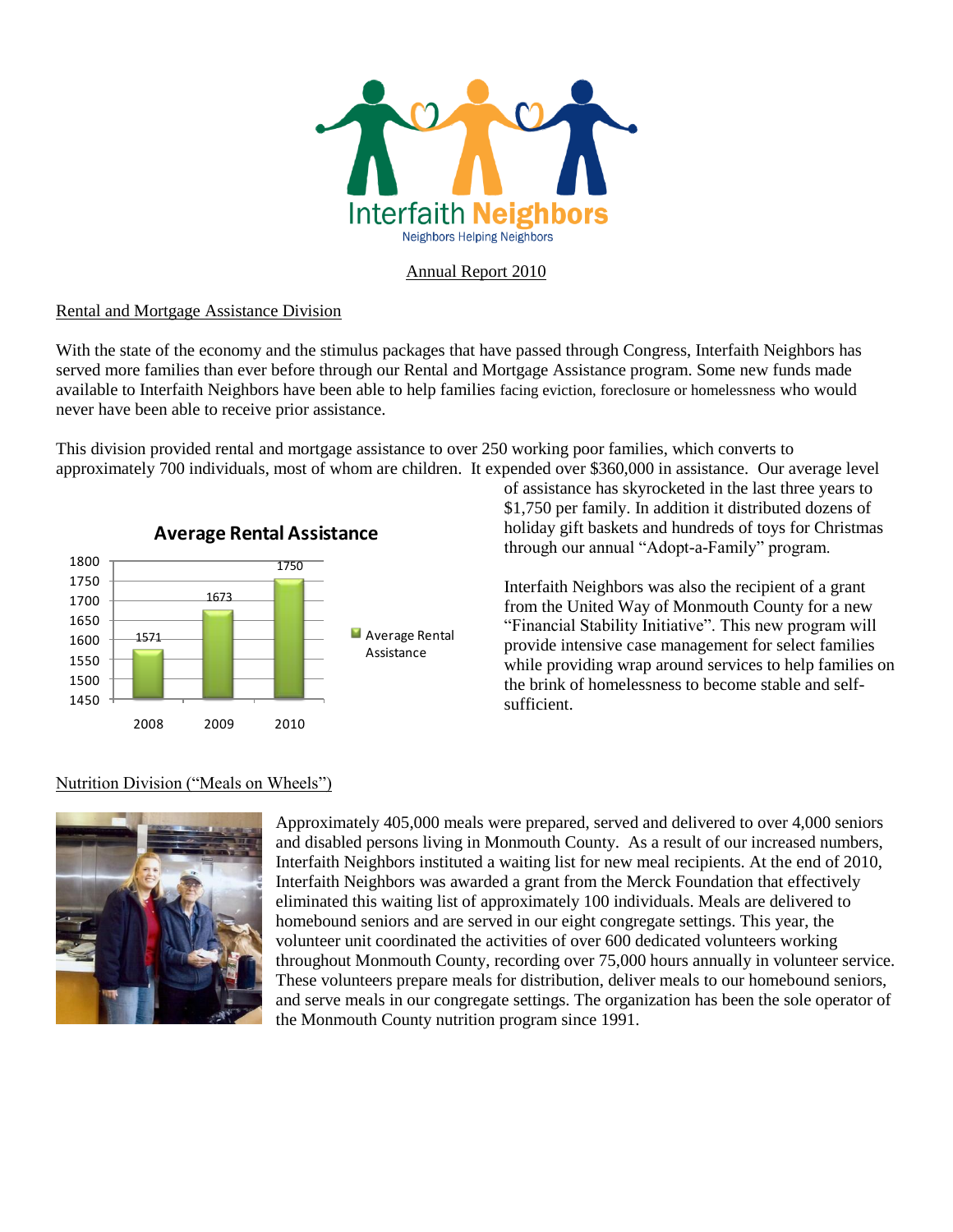## Affordable Housing



Housing activities in 2010 were focused mainly on the Neighborhood Stabilization Program and redevelopment of vacant properties obtained from the City of Asbury Park in the STARS redevelopment area. The NSP Project is a collaborative effort involving Interfaith Neighbors, the Affordable Housing Alliance and Coastal Habitat for Humanity to improve the affordable housing inventory on the West Side of Asbury Park. In all, this project will result in the development of a total of 30 affordable housing units on the West Side of Asbury Park including 22 homeownership units in the STARS neighborhood and 8 units of affordable rental housing on the third floor of the Springwood Center building. In 2010, Interfaith Neighbors constructed three new houses, marking the completion of our  $26<sup>th</sup>$  home. These houses were equipped with energy star rated kitchen appliances including stove, microwave oven, dishwasher and refrigerator. Other green features include bamboo flooring, an on-demand, tankless water heater and high efficiency furnace and air conditioning units.

Two initiatives from the Neighborhood Revitalization Tax Credit Program, Project #1, were finally nearing completion. The Police Athletic League Boxing and Fitness Center, located on the second floor of the Asbury Park Department of Public Works building was completed in November. This facility will provide an opportunity for the City Recreation Department and the PAL to offer a range of recreational opportunities for the young people of Asbury Park. The installation of the security camera system has largely been completed. Police Chief Mark Kinmon indicated that the system should be fully up and running by the end of February, 2011.

Project #2 initiatives also continued to grow in 2010. The Young Adult Minority Men of New Jersey Initiative (YAMMI) run by Father William McLaughlin at Holy Spirit Church in Asbury Park offers training in basic carpentry skills, in basic electrical circuit construction and in computer and keyboarding skills. Last year they were able to offer 14 men this opportunity and each received a course completed certificate which outlined the skills they were taught.

We continued to work with the West Side Community Center as they work to rebuild their Board and return the center to more solid financial footing. Working with the NJNG Commercial Services Division and with the assist of CDBG funding from the City of Asbury Park, we helped complete the installation of new HVAC equipment in the Center's gymnasium building, replacing the original heating system, now some 47 years old.

ArtsCAP, using the support that the NRTC funding provides, worked with the drama department at Asbury Park High School to produce another spring musical. 2010's offering was a production of "Grease". This collaboration of ArtsCAP and the high school, made possible with NRTC funding, has been able to reintroduce a viable drama program to the high school.

In late 2010 we broke ground on construction of the Springwood Center building. This project – the construction of a 27,000 square foot, three story mixed use building at the corner of Springwood Avenue and Atkins Avenue – is the most ambitious construction project Interfaith Neighbors has taken on. When finished, the building will have four commercial units at grade. One of these units will be a permanent work location for two units of the Asbury Park Police Department. The second floor will be the permanent home for the Asbury Park Senior Center and the third floor will consist of eight units of affordable rental housing. The project is scheduled to be completed in the fourth quarter of 2011.

### New Jersey Youth Corps Program

We are currently in our fourth year of operating the Monmouth County chapter of the New Jersey Youth Corps Program. Youth Corps is a year-round, voluntary program which engages young adults (ages 16-25) in full-time community service, training, and educational activities. In return for their efforts to restore and strengthen communities, Corps members receive education development in basic skills and preparation to obtain a GED or locally issued Adult High School Diploma; life skills and employability skills instruction; and personal and career counseling to build self-esteem, clarify values, and develop leadership skills while they are developing their career portfolio.